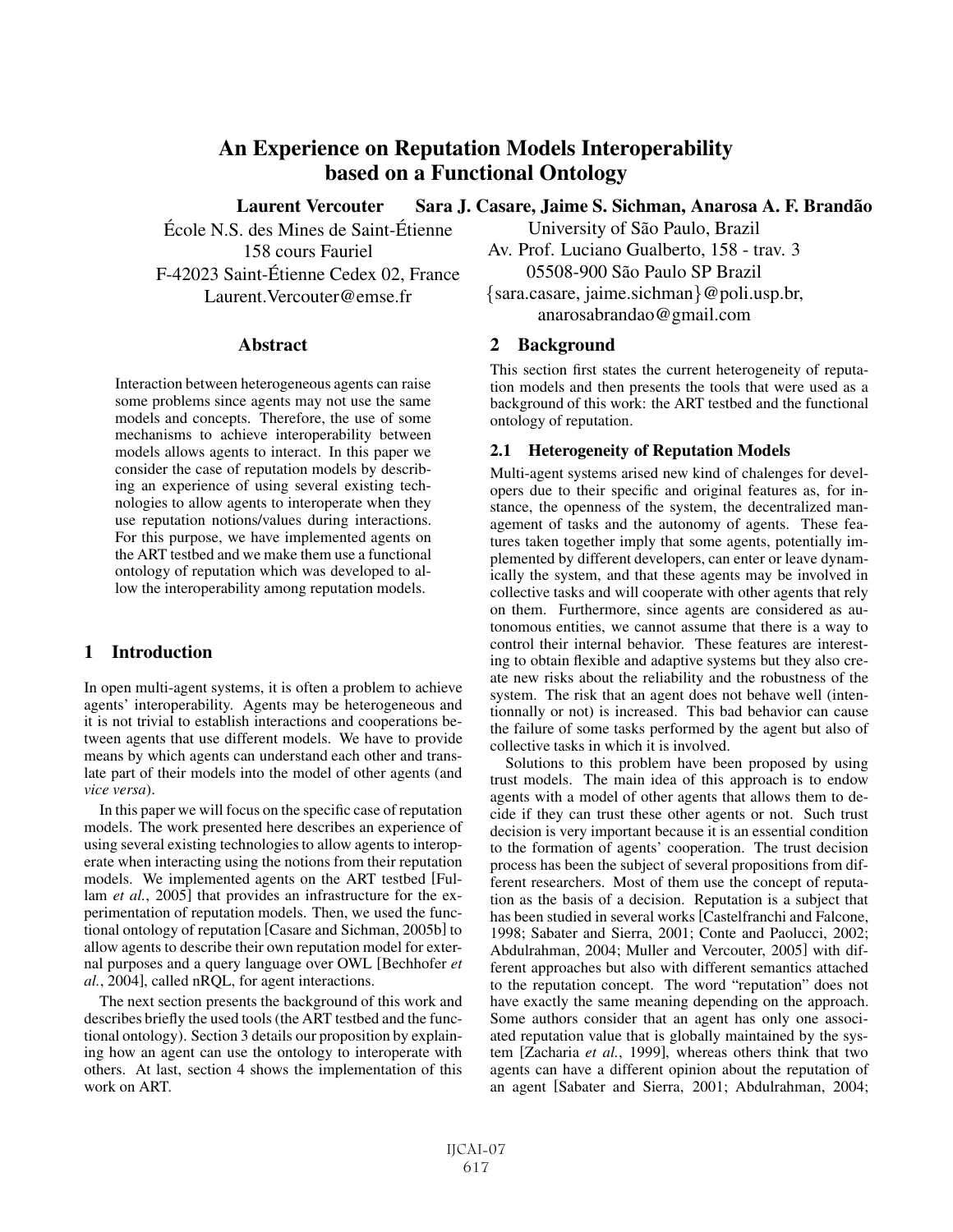Muller and Vercouter, 2005]. Moreover, some works consider that reputation should be relative to a given context [Castelfranchi and Falcone, 1998], to the sources used to build it [McKnight and Chervany, 2001], to the nature of its target [McKnight and Chervany, 2001], to the facet of the agent that is evaluated [Sabater and Sierra, 2001; Wang and Vassileva, 2003], and so on.

These different approaches result in a wide semantic heterogeneity of reputation models. Two different reputation models do not represent exactly the same things, and sometimes they even use the same word for different concepts. These differences lead to some incompatibility among reputation models. Agents using different reputation models cannot interact since their notions about one another reputation are not understood each other. This is a heavy constraint over the system because it imposes that every agent use the same reputation model. In order to drop this constraint we must provide a way to bring interoperability between the models.

### **2.2 The ART testbed**

One of the consequence of the wide diversity of reputation models and of their heterogeneity is that it is very difficult to compare and to evaluate them. Each model focuses on the representation of some specific concepts that may be different from those of other models. The context and the kind of the target application is also sometimes different. These difficulties have been stated by the community during the international workshop about trust in agent societies at AA-MAS'04 [tru, 2004] and it has been decided to create a working group named ART (Agent Reputation and Trust) which goal is the development of a testbed for the experimentation and comparison of trust models.

A first version of the ART testbed has been developed and used for a competition between trust models during the AA-MAS'06 conference. This first version provides a simulation engine on which several agents, using different trust models, are running. The simulation consists in a game where the agents have to decide to trust or not other agents. This game is an art appraisal game in which agents are required to evaluate the value of paintings. The game can be summarized as follows:

- 1. The ART simulation server gives to each agent a given number of *clients*.
- 2. Each client gives to its agent the description of a *painting*. The client expects that the agent evaluates the painting and gives back to him an accurate value.
- 3. A painting is mainly characterized by an *era*. According to this era, an agent is more or less accurate in its evaluations.
- 4. Each agent can ask other agents to help it in its evaluation of a painting if it thinks that these other agents are more accurate than itself for the corresponding era. This exchange of information is called an *opinion transaction* and to get this evaluation the requester pays a fixed amount of money to the provider.
- 5. Agents also interact by the way of *reputation transactions*. The information requester gives money to the

provider but this time, the information that is bought is not an opinion about a painting but the reputation of another agent (a target) for a given era. This reputation represents the estimated accuracy of the target in its evaluation of paintings of the given era.

6. At last, each agent calculates a value for the paintings of its clients and receives money for this evaluation. The game is played during several iterations. At the next iteration, the amount of clients affected at an agent at step (1) depends on the accuracy of its evaluation in the previous iteration.

More details about the ART testbed can be found in [Fullam *et al.*, 2005]. During most of this game, the incompatibility of trust models is not important because they are used locally by their agents' decision process. However, the case of reputation transaction is particular because it is the only moment where agents have to exchange information coming from their trust models. Here, interoperability is required as an agent must be able to formulate a query about reputation values that must be understood by the receiver of the message. This one must also be able to answer and to send the required values in a format that is understood by the first agent. In the current version of the ART testbed, interoperability is obtained by asking the developpers of each agent to provide a way to map their trust model into a very simple common reputation model. This simple model defines that: (i) an agent associates with each of its acquaintances a single value named "Reputation weight"; (ii) this reputation weight is a value in the domain [0:1].

### **2.3 The functional ontology of reputation**

The diversity of domains that are interested in trust and reputation implies a wide and confusing heterogeneity of concepts and definitions. This diversity is also found in the trust models used in multi-agent systems as they are often inspired by social or economic sciences. In order to allow the interoperability of trust models, Casare and Sichman [Casare and Sichman, 2005b] proposed a functional ontology of reputation. This ontology aims at identifying and organizing the concepts and relations involved in trust models. The authors have studied the main models in multi-agent systems in order to identify the important concepts that may appear in a trust model. Then they defined a functional ontology that subsumes the main reputation models.

This ontology includes concepts for different aspects of a reputation model. It both represents reputation as a *process* (using concepts to describe the procedures, the actors, the data, ...) and as a *product* (using concepts to structure the description of a reputation product). For instance, there exists concepts to represent different reputation natures - according to the entity (agent, event, location, etc.) that is evaluated; different reputation types - according to the way it has been computed; different information sources to build reputation; etc.

An implementation of such ontology was described using the OWL language [Bechhofer *et al.*, 2004]. The authors claim that the functional ontology of reputation could be used for interoperability as it is possible to map a reputation model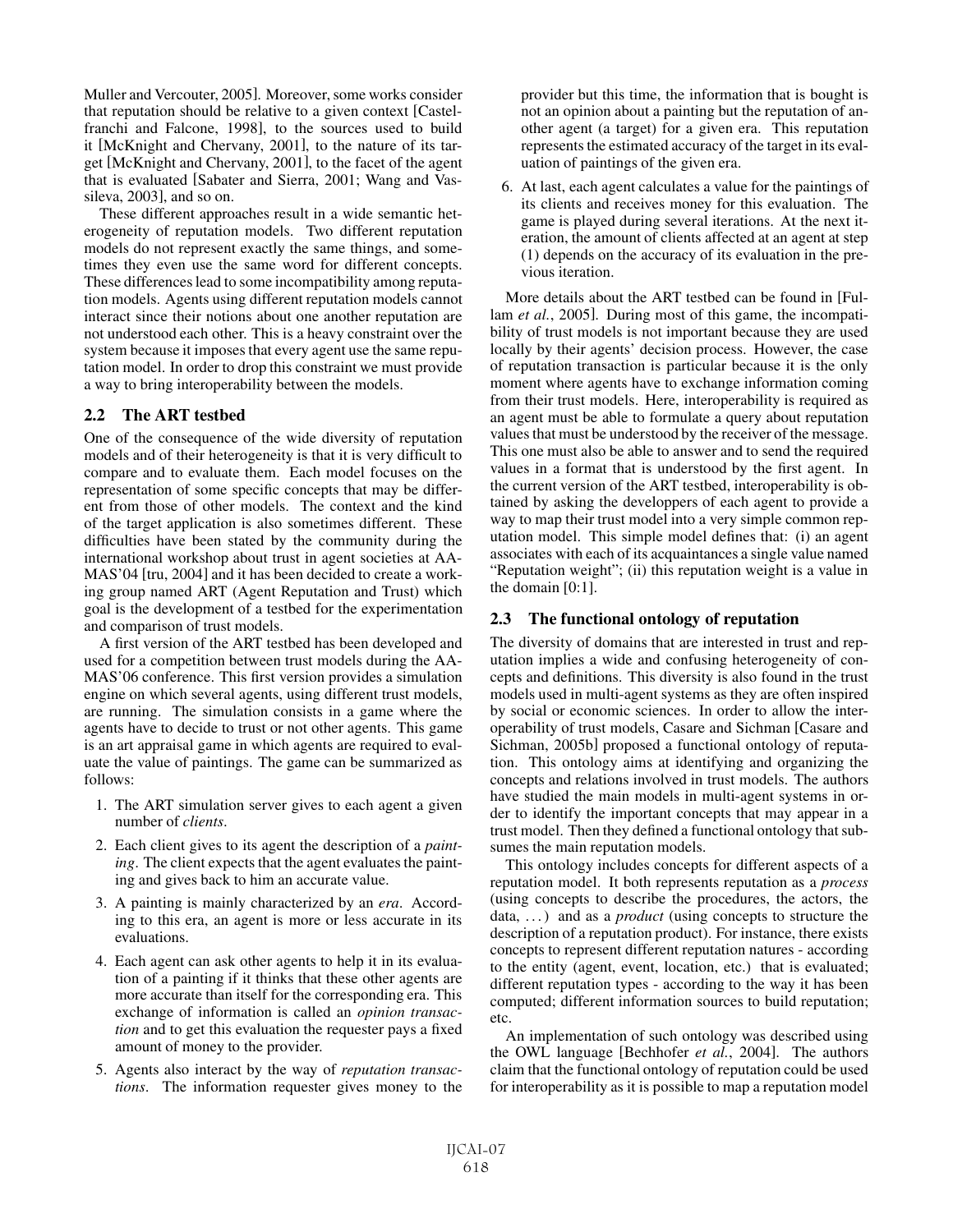into concepts of the ontology. Thus, an agent can map its own reputation model into these concepts and can understand the reputation models of others if they are also mapped. The next section describes how we propose to achieve this.

# **3 Using the ontology for the interoperability of reputation models**

Reputation building is a learning process that needs several experiences with the evaluated agents to calculate relevant values. Thus, it is often suggested that agents should interact in order to get more information and to accelerate the convergence of the learning process. The lack of interoperability between reputation models is then a problem because it prevents any interaction between agents using different models.

We propose to use the functional ontology as an intermediary between reputation models. Since the ontology subsumes most of the existing reputation models, we can assume that it is possible to define a mapping between a reputation model and part of the ontology. Interoperability is then achievable if an agent selects in its own model some information to send to another agent, maps it into ontology concepts and sends the mapped information to the other agent that can convert it according to its own model. In this section we first identify some interesting concepts of the ontology, then show how to use them for agent interaction. At last, an agent architecture based on this approach is proposed.

### **3.1 Concepts used to describe a reputation model**

The functional ontology proposed by Casare and Sichman [Casare and Sichman, 2005b] aims at covering a broad knowledge about reputation. The concepts included in the ontology can describe several aspects about reputation but a few of them were useful for the mapping of a reputation model. For this purpose, we have identified the following concepts:

- **Reputation role** used to specify the roles fulfilled by some given agents during a reputation calculation process. The roles considered are the *target* who is evaluated, the *evaluator* or the *maintainer* that calculates a reputation value, the *transmitter* that sends a reputation value to another agent and the *recipient* that will use the reputation value.
- **Reputative entity** used to address a given entity. There are three kinds of entities: agents, non-agents (as events, locations, ...), or skills (owned by agents). Each of these entities can be the target of a reputation.
- **Reputation type** that distinguishes different reputations according to the way they where obtained. For instance, primary reputation is obtained from direct experiences with target, whereas secundary reputation is based on second hand information.
- **Reputation evaluation value** and **reputation final value** containing the value of a reputation. An evaluation value is the result of a single evaluation process whereas a final value is computed from several evaluation values and represents a global evaluation about a target.

These concepts are used to build an external description of a reputation model. This external description contains instances of these concepts.

#### **3.2 Defining mapping between reputation models and the functional ontology**

As shown in [Casare and Sichman, 2005a], it is possible to map reputation concepts between different models using the functional reputation ontology as an intermediary. The following example illustrates how it should be done using two reputation models: Cognitive Reputation Model [Conte and Paolucci, 2002] and Regret Model [Sabater and Sierra, 2001].

The Cognitive Reputation Model adopted the term "Image" in order to represent an evaluation (telling whether an agent is good or bad) formed using information acquired by agent direct experience, while in the Regret model the term "Direct Trust" refers to the evaluation of an agent behavior that is built from a direct interaction between agents.

By expressing these two concepts in terms of ontology elements, we have found that both of them are subsumed by the same concept, named "Primary Reputation", that represents the reputation that is obtained from direct experiences with target.

So, suppose we have an agent using the Cognitive Reputation Model that is asking another agent, that is using Regret Model, some reputation information acquired by direct experience about a specific location, Rio de Janeiro. If both of them are using the ontology as an intermediary, the second one can provide its "Image" value for Rio de Janeiro while the first one can understand it as corresponding to its "Direct Trust" value.

#### **3.3 Agent interaction about reputation**

Agents interact in order to exchange information. We say that an agent interacts about reputation when the interaction purpose is to receive information about the reputation of someone or something, as shown in the above example. These interactions consist in a simple query/answer protocol, as shown by figure 1. One agent, called the *requester*, sends a query about some reputation information to another agent, called the *provider*. Then the provider answers by a message containing the required information.



Figure 1: interaction about reputation protocol

The interesting part is not on the protocol or on the format of the messages that we kept very simple, but on the content of each message. Since the agents may use different reputation models, the content of the messages must refer to con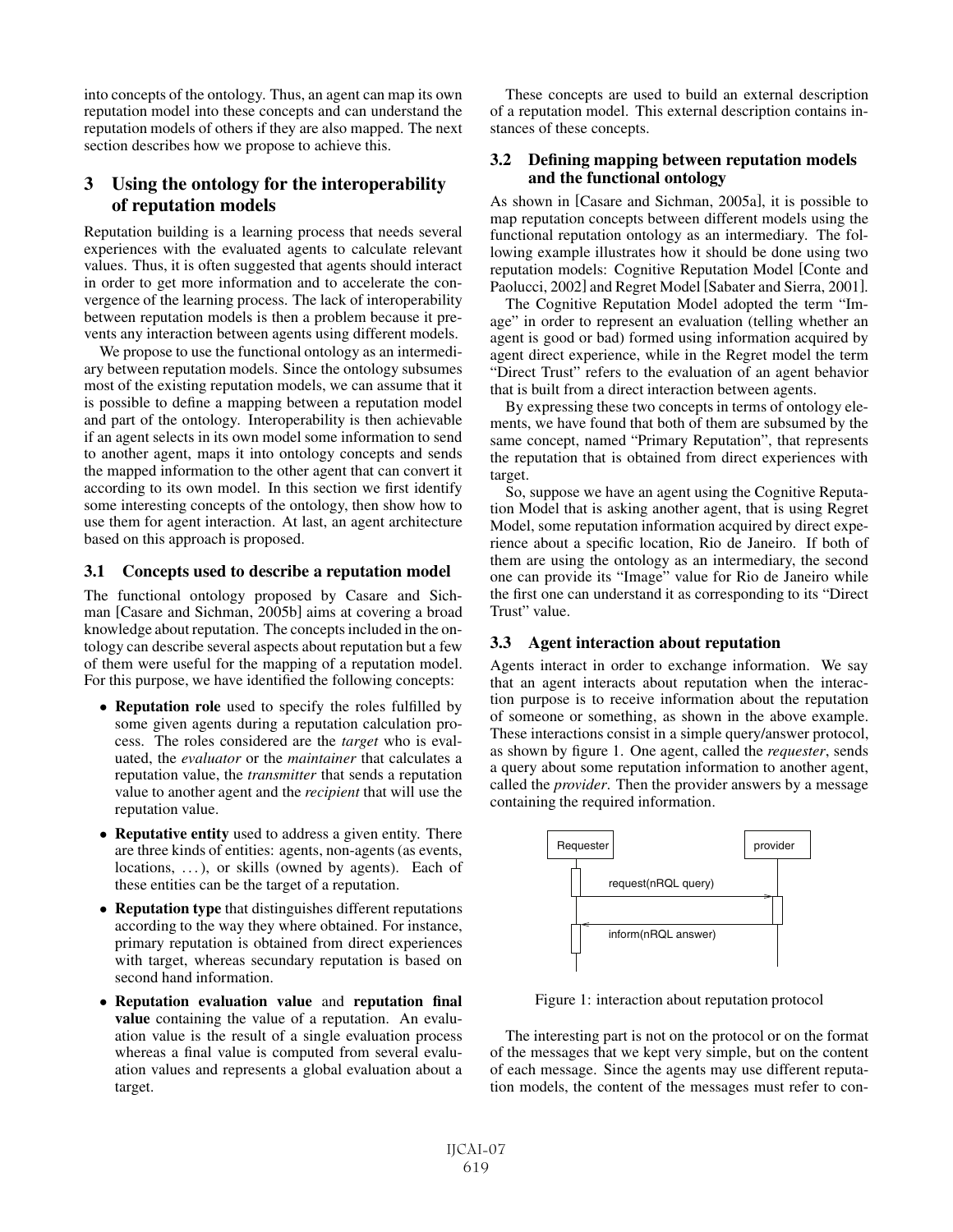cepts of the ontology. In its current implementation, the ontology has been written using OWL [Bechhofer *et al.*, 2004]. The queries must then refer to this ontology using a query language for OWL. We decided to use nRQL [Haarslev *et al.*, 2004] that is the query language of the Racer [RacerPro, 2006] tool. This choice is motivated by the fact that Racer is actually the leading tool for reasoning about ontologies and thus nRQL is close from becoming a standard *de facto*. Then the content of a query is a string formatted as a query expressed in nRQL and the answer is a string representing the answer to this query as if it was treated by a Racer engine.

### **3.4 An agent architecture for interoperability**

Agents must be able to formulate and understand queries and their answers in nRQL, using the concepts presented in section 3.1. Figure 2 shows an overview of a general agent architecture that allows this. The figure does not represent a full architecture but rather some elements that have to be added to an existing architecture in order to interact about reputation.



Figure 2: General agent architecture for reputation interaction

This general architecture functions as follow:

- 1. The interaction module receives a message. If the message is about reputation, it is transmitted to the reputation mapping module.
- 2. The reputation mapping module analyzes the content of the message and transforms it to comply with the reputation model of the agent. To do so, the reputation mapping module uses concepts of the functional ontology and the structure of the reputation model. It must also know how to map information from the ontology into concepts of the agent's reputation model.
- 3. The translated message is forwarded to the reputation reasoning module. This one can now understand it and handle it as it should. Reputation reasoning is out of the scope of our work and it is not studied further here.
- 4. If the reputation reasoning module needs to interact with other agents, it formulates a message according to its own reputation model and sends it to the reputation mapping module.

5. In this case, the reputation mapping module translates the content of the message into concepts of the ontology and forwards the resulting query to the interaction module that sends it to other agents.

During translation, the reputation mapping module uses especially the concepts described in section 3.1. However, it can refer to other concepts of the ontology to formulate specific relations between concepts, for instance inside a query. An example of this case is given in the next section.

## **4 Experimentation in the ART testbed**

We have implemented agents using the ontology for interactions about reputation. For experimental validation of our approach, we used the ART testbed as a deployment infrastructure for our agents. Firstly, we implemented agents that have the ability of interact about reputation using the ontology. Secondly, we modified the ART testbed to use the reputation mapping facilities for monitoring purposes to facilitate the use of ART as an experimentation tool.

### **4.1 Agents' interactions in the ART testbed**

In the first version of the ART testbed, the protocol used for reputation transaction rely on a common reputation model. This common model is used by agents to represent externally their own reputation model. Since the internal implementation of reputation models is free, this common model was defined to solve the interoperability problem. Thus, the implementation of each agent must provide a mapping of the internal model into the common model. In order to remain general enough, the common model is very simple: it associates with each couple *(agent, painting era)* a numerical value between 0 and 1. Then, reputation transactions in ART consist of queries about a given couple *(agent, painting era)* and an answer containing the numerical value associated with the provider's model.

The problem with this common model is that it is too simple. The mapping of complex internal reputation models into a simplistic one results in a big loss of expressiveness and details. It is thus impossible to perform finer agent interactions about reputation.

Our proposition to use the functional ontology of reputation as a kind of shared reputation model for interaction has been implemented in ART. We have modified the ART engine to allow the exchange of messages for reputation transaction and those contents are rough strings (instead of couples *(agent, painting era)* or numerical value). It is expected that these strings were queries and answers written in nRQL. The use of nRQL queries about the functional ontology allows an agent to formulate a wide range of queries about reputation models. To validate this new version of queries, we implemented agents that use them in order to formulate the same kind of queries than the ones defined in the first version of ART. This implementation was mainly a test of the relevance of the functional ontology to express such queries. The formalization of a query in Racer which result is the direct reputation of an agent called *John* for the evaluation of paintings of the *Impressionism* era is the following: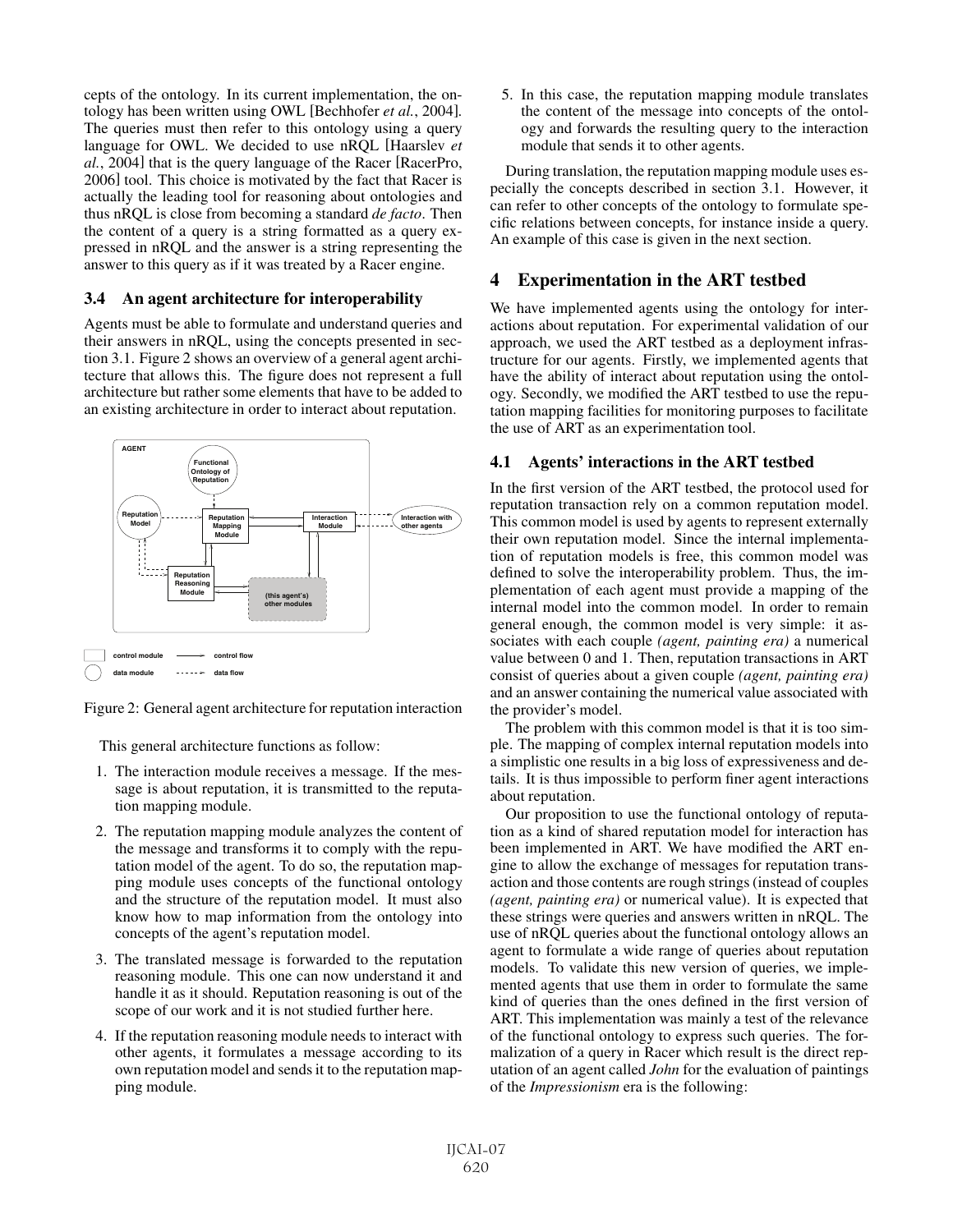```
(retrieve (?val)
(and (?val ReputationWeight)
     (?rep DirectReputation)
     (?rep ?val hasReputationValue)
     (?skill Impressionism)
     (?skill ?target hasReputativeRole)
     (?target ?rep hasReputation)
     (John ?skill hasSkill)))
```
This query uses the relations between concepts to find a given reputation value. The followed path is graphically represented in the figure 3. As explained before, more concepts than those identified in section 3.1 are used but only to represent relations. They are not used to request their values.



Figure 3: Query path using the ontology concepts and relations

This query means that the requester asks an instance of the *ReputationValue* class that is related to an instance of the class *DirectReputation*, related to an instance of the *Target-Role class*, related to an instance of *ReputativeSkill*. This instance of *ReputativeSkill* should be a subclass of *Impressionism* (the era is represented by the way of an "isA" relation) and must be related to the instance of the *Individual* class that is called *John*.

With this query formulation, we show that our modifications on the ART testbed still allow to express at least the same interactions as in the first version. Furthermore, it is now possible to use an elaborated query language to perform several other requests. The receiver of a query also uses the same language to answer.

The reputation mapping module of an agent links the query to the agents' internal reputation model. As shown in section 3.2, an agent using the Cognitive Reputation Model [Conte and Paolucci, 2002] will interpret the semantics of this message as a query about the "Direct Trust" of John. Then, it is able to answer this query with the corresponding value. If the receiver is using a different model, for example the Regret model [Sabater and Sierra, 2001], the answer can still be understood by the reputation mapping module. In this case, the term "Image" matches with the required concept of the ontology and the received value will be considered as a direct trust value about John. It is also possible to formulate answers that express that the required concept is not known because it does not exist in the agent's internal reputation model. The use of nRQL allows this kind of "empty" answers.

#### **4.2 Extending the monitoring facilities**

The ART testbed has been designed to organize competitions between agents using different reputation models in order to compare them, but it is also a tool used for experimentation of a single reputation model. A researcher can thus implement its own reputation model and evaluate it using the ART testbed. But the first version of the testbed only allows the user of the testbed to state the global performance of its agents (in terms of monetary earnings). It is not possible to follow precisely the behaviour and the evolution of a reputation model.

Our idea is to use the functional ontology, and the mapping implemented for interaction, to improve the monitoring facilities of ART. When we use the ontology for agent-agent interaction, it is a way to describe the values of reputation concepts at a given time. We think that this approach can also be used for agent-human interaction. The ontology, written in OWL, is a step towards understandability by an human user. Then, if we restrain to the concepts identified in section 3.1 to avoid flooding the user with too much information, it can be used to describe the state of a reputation model.

In order to display information according to the concepts of the ontology, we modified two parts of the ART testbed: (i) The database used to store information about played games has been modified to store the values of concepts of the ontology; (ii) The graphical interfaces that read the database to display information have been adapted to display these concepts. A screenshot of the modified ART interfaces is shown in figure 4.



Figure 4: External display of the reputation model

If the developer of the agent has implemented a correct mapping of its reputation model into the concepts of the ontology, it will now be possible to follow precisely its evolution during the game as it can be seen in figure 4. This figure shows the reputation model of an agent called *John*. The curves indicate the value of some reputation concepts at given time steps. Here, the reputation displayed concerned two other agents named "Ann" and "Sue" about their evaluation of paintings of the era "era1". The types of reputation that are displayed are the direct reputation of *John* (the one built from its own experience with the targets) and the reputation propagated by Sue. The checkboxes at the right of the figure permit a fine selection of the concepts to display. In